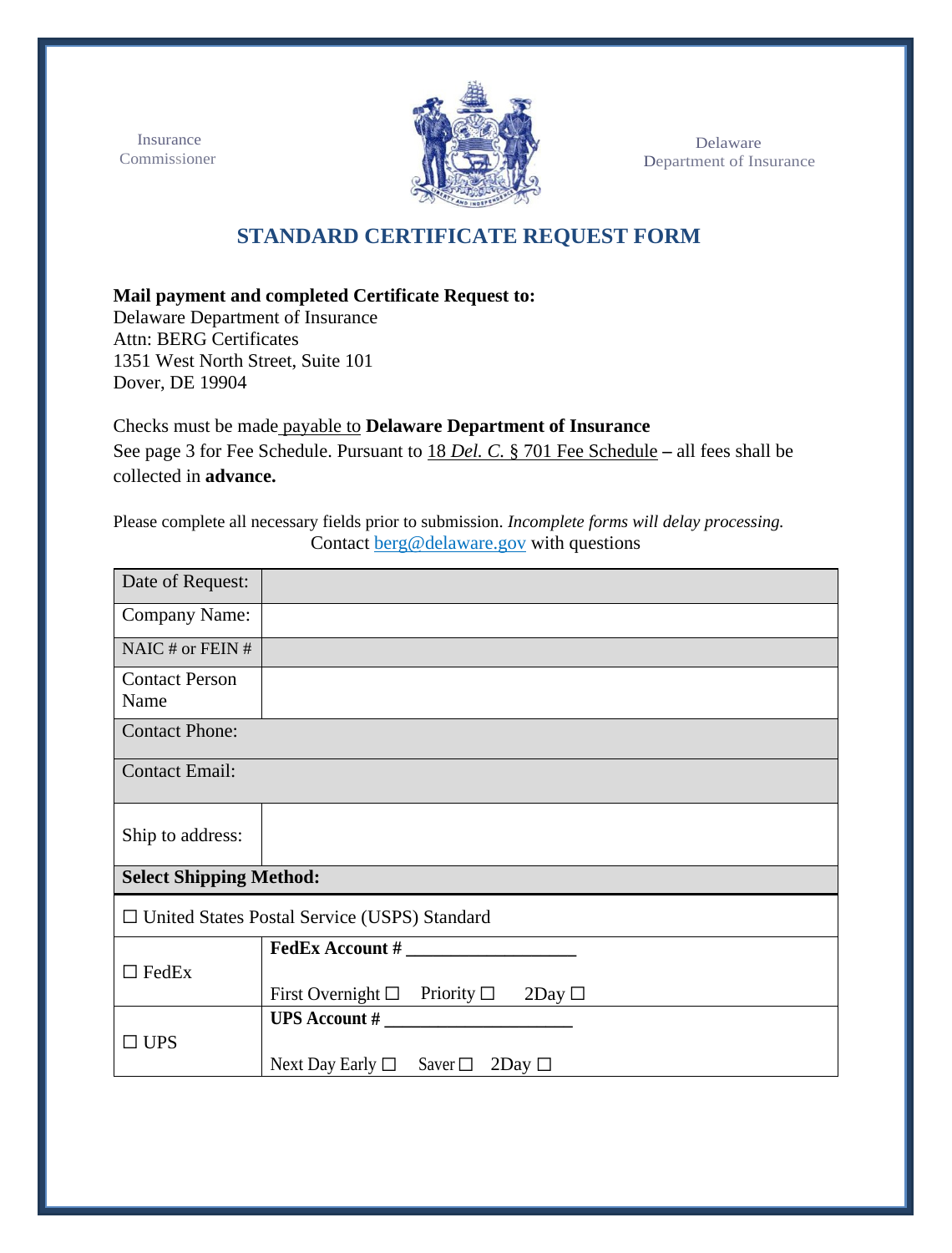**CERTIFICATE INFORMATION**: Please list the **#** of requested certificates next to the corresponding certificate type.

Note: Please use **"\*OTHER"** section to indicate special requests or *End of Year Effective Dates*

| # | <b>CERTIFICATE TYPE</b>                                       |                 | # | <b>CERTIFICATE TYPE</b>                     |  |
|---|---------------------------------------------------------------|-----------------|---|---------------------------------------------|--|
|   | Cert. of Deposit                                              |                 |   | Cert. of Capital and Surplus                |  |
|   | Cert. of Authorization                                        |                 |   | Cert. of Compliance, Capital & Surplus      |  |
|   | Cert. of Compliance, Assets &                                 |                 |   | Cert. of Market Conduct                     |  |
|   | Liabilities                                                   |                 |   |                                             |  |
|   | Cert. of Compliance/Good Standing                             |                 |   | Report of Exam (ROE)- click link for        |  |
|   | (same as COC)                                                 |                 |   | free copy                                   |  |
|   | UCAA Form 6 - Certificate of                                  |                 |   | <b>UCAA Form 7 - Certificate of Deposit</b> |  |
|   | Compliance                                                    |                 |   |                                             |  |
|   | Certificate for use in other country: (Extra \$10 for Notary) |                 |   |                                             |  |
|   | $\Box$ Brazil                                                 | $\Box$ Honduras |   | $\Box$ Venezuela                            |  |
|   | $\Box$ China                                                  | $\Box$ Mexico   |   | $\Box$ Vietnam                              |  |
|   | $\Box$ Ecuador                                                | $\Box$ Panama   |   |                                             |  |
|   | $\Box$ Other – please specify:                                |                 |   |                                             |  |

| <b>CERTIFIED</b> (Requests) |                                                                        |  |                                                               |  |  |
|-----------------------------|------------------------------------------------------------------------|--|---------------------------------------------------------------|--|--|
|                             | Certified - Annual Statement (must<br>provide hard Copy to Department) |  | Certified - License                                           |  |  |
|                             | Certified – Articles of Incorporation<br>(AOI)                         |  | Certified – Order (Include Order Type<br>under "Other")       |  |  |
|                             | Certified – Bylaws                                                     |  | Certified – Quarterly Statement                               |  |  |
|                             | Certified - Certificate of Authority                                   |  | Certified Report of Exam – available for<br>free (click link) |  |  |